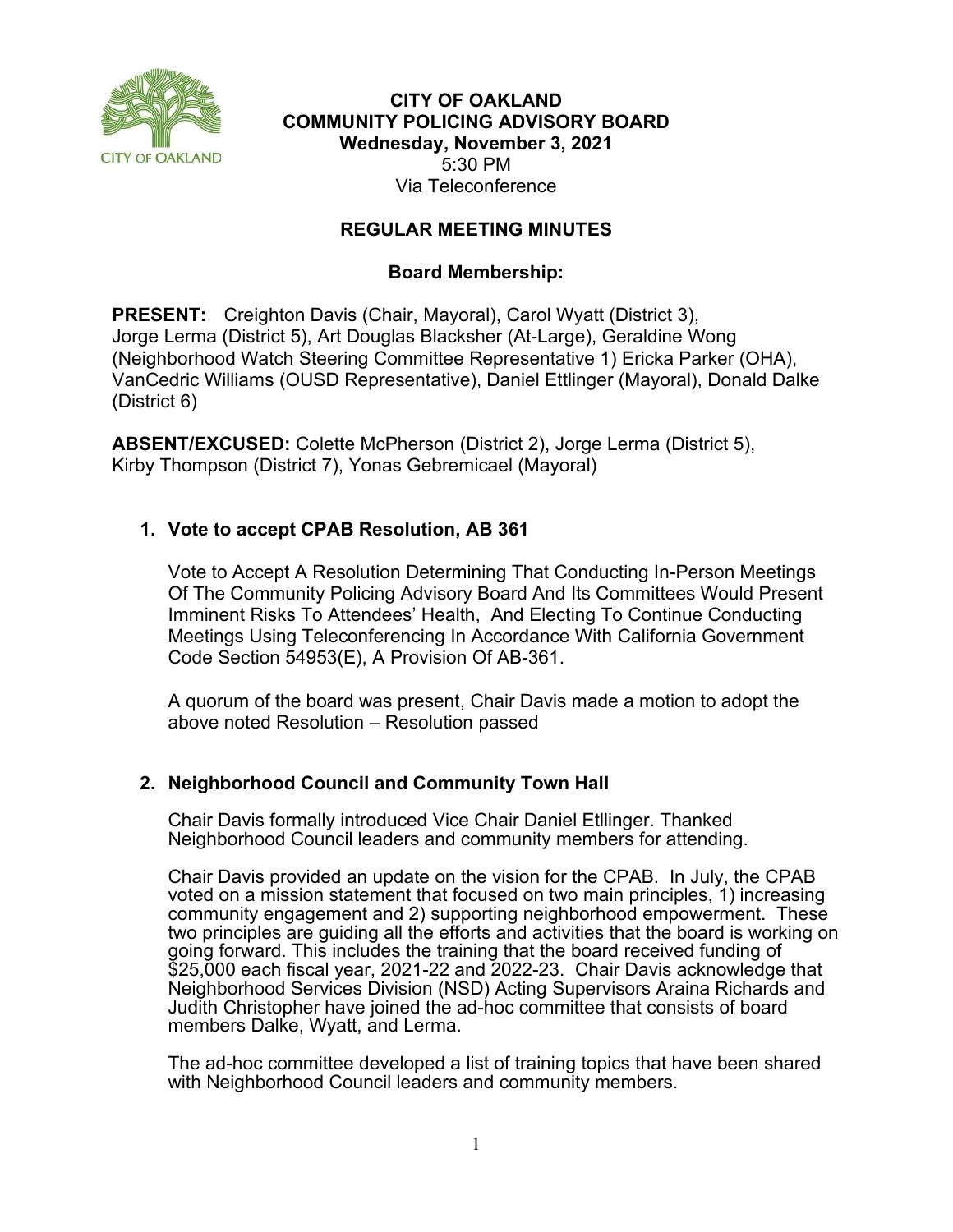## **CITY OF OAKLAND COMMUNITY POLICING ADVISORY BOARD REGULAR MEETING MINUTES Wednesday, November 3, 2021** 6:00 PM Via Teleconference

Chair Davis invited Neighborhood Council and community to provide their input on the following training topics via the survey that was distributed to Neighborhood Councils.

### **3. Open Forum**

Ms. Warren asked about the proposed training session on Alternatives to 911 as it relates to MACRO. Chair Davis explained that the purpose of the session was to provide an in-depth training on the resources available in the community and when is the appropriate time to call 911.

Mr. Ubell expressd concern about the proposed mediation and conflict resolution session and suggested discussing the types of conflicts community members should try and resolve.

Ms. Stage explained that she thought all the topics on the survey are important. She was particularly interested in outreach coupled with equity and diversity as it relates to the census data. Her Neighborhood Council is focused this year on increasing both ethnic and racial diversity, in addition to encouraging participation of community members of various ages and family structures.

Vice Chair Ettlinger thanked the attendees for making some great points. He discussed conflict resolution and when to engage. Encouraged the Board to be mindful about what exactly attendees will get out of the trainings.

Ms. Zilliac had a comment about inclusiveness across the board. She raised a concern about getting a lot of homeowners to participate in Neighborhood Councils and the need to encourage residents from apartments to participate.

Chair Davis encouraged attendees to continue submitting feedback on the training topics.

## **4. NSC Report (presented before OPD Report)**

Director DeVries began his presenting by acknowledging the passing of Supervisor Wilma Chan.

Director DeVries provided an overview of the Neighborhood Services Division (NSD) current NSC staffing levels that were submitted in the agenda packet. He updated the board on recent staffing changes and stated that two NSD staff members were recently promoted and others were promoted. As a result, NSD is severely understaffed. He indicated that NSD will recruit for the supervisor and NSC vacancies. Director DeVries made changes in NSC community policing beat assignments using an equity lens.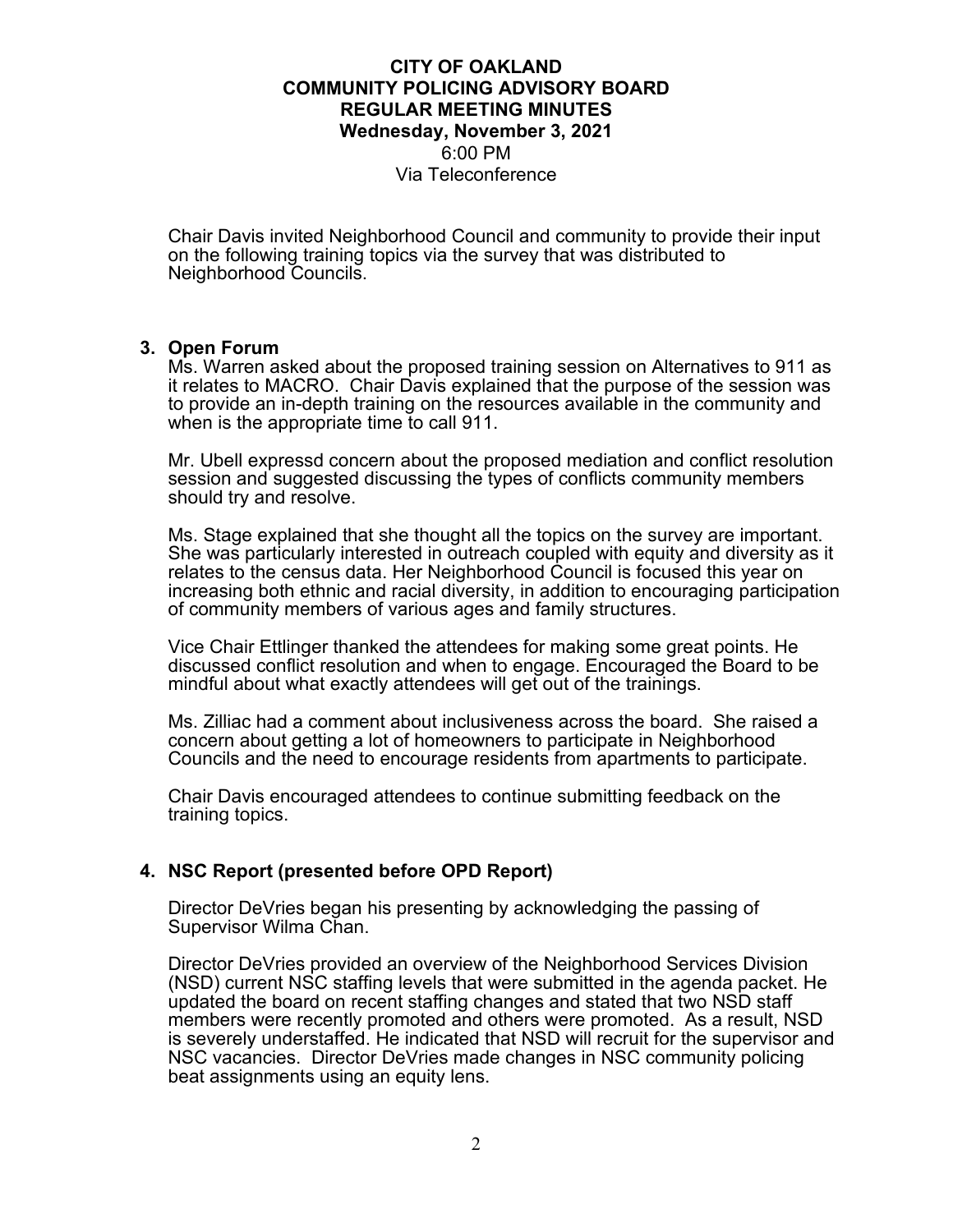### **CITY OF OAKLAND COMMUNITY POLICING ADVISORY BOARD REGULAR MEETING MINUTES Wednesday, November 3, 2021** 6:00 PM Via Teleconference

Director DeVries indicated that what's notable is the NSC assignments have now shifted to the areas of Oakland that have faced some of the greatest challenges. This includes neighborhoods along the International Corridor. These challenges include high crime rates, high rates of poverty, large high school dropouts and high rates of covid.Feedback for this approach has been generally supportive.

#### Questions from the Board:

Board member Dalke asked a question about the beats above 580 that continue to need support.

Board Member Ettlinger asked about hiring. He mentioned the amount of time to hire a Cantonese speaker and what information about how to fast track hiring. He also wanted information about how the current level of staffing will affect NEST.

Board Member Wong asked will Neighborhood Councils continue to meet if they don't have an NSC assigned. Director DeVries indicated that they will receive support from NSCs, as needed.

Public Speaker: Ms. Forte commented on the new NSC assignments and concerns about service delivery. Encouraged that hiring to take place from the Oakland community.

. Mr. Uriate raised concerns about service delivery and silos in the City of Oakland. Director DeVries explained that his goal as Director of Interdepartmental Operations is to breakdown those silos and with the NSCs being in the City Administrators Office it is the goal to have them continue to problem solve cross departmentally.

Ms. Gilmore updated the board and community on the new staff member to MACRO, Mr Elliott Jones. She also advised that the City Council approved an additional police academy.

#### Comments

Beat 30Y NCPC, Ms. Rakeisha (spelling?) completed the survey and expressed the need to engage our youth, in particular through schools, starting in elementary school.

Board Member Blacksher agreed with the idea of involving young people.

### **5. OPD Report and Updates**

D.C. Bolton reviewed the submitted report,

2 Public Speakers – K. Uriarte and Ms. Rakeisha